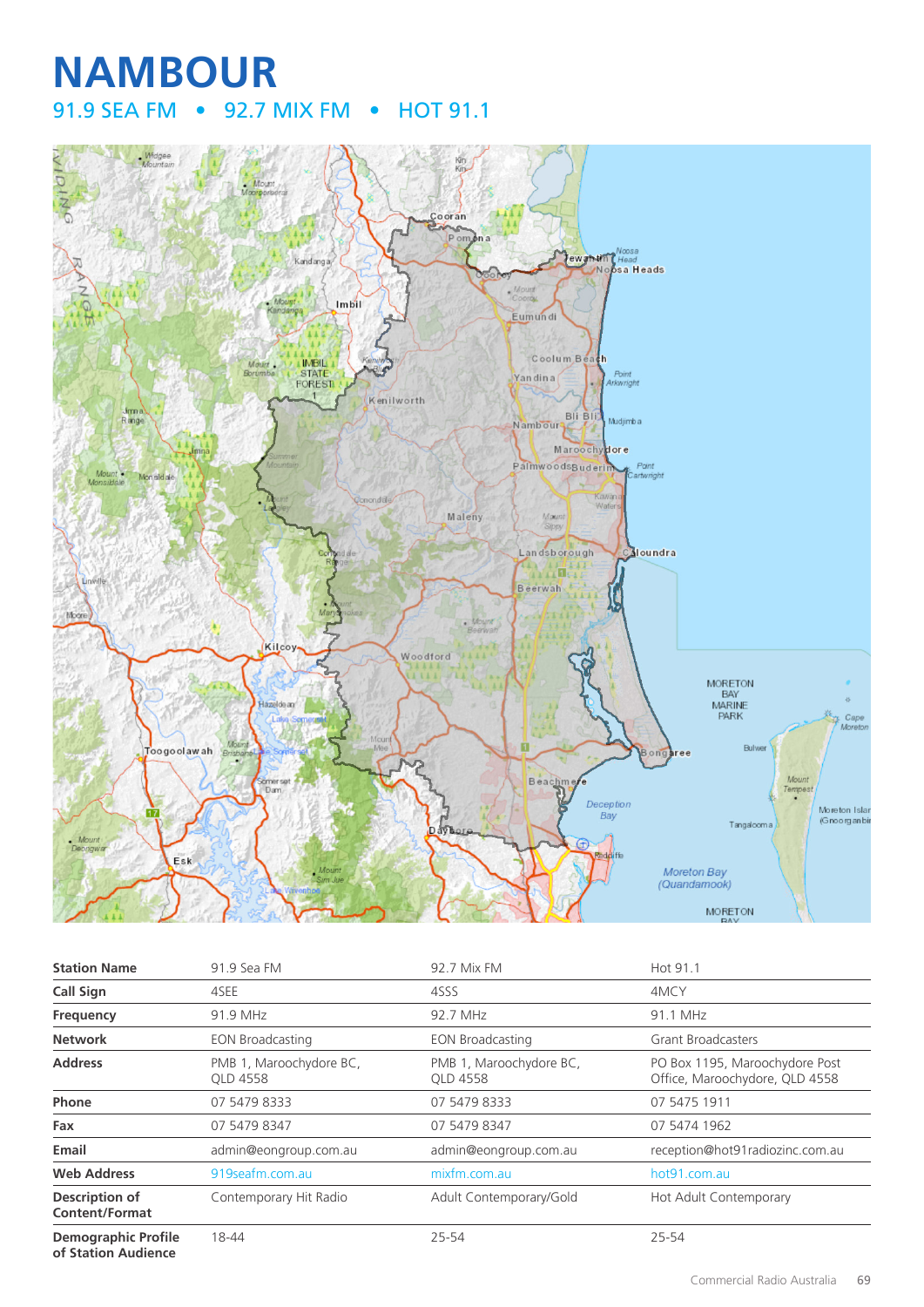The Sunshine Coast takes in the popular areas of Noosa, Maroochydore/Mooloolaba and Caloundra City. The Sunshine Coast is one of Queensland's most important tourist destinations. Caloundra is the southern gateway, Maroochydore the central business district, and Nambour the traditional business and administration centre of the Sunshine Coast region. Nambour provides goods and services to the communities in the hinterland and rural parts of the Shire. As well as the coastal cities and towns, the radio licence area covers the expanding residential hinterland towns around Nambour and the Blackall Range.

In comparison to the 2011 census, the population within the radio licence area of Nambour (Sunshine Coast) has increased by 11.37% to 522,470. 53% of the population in the radio licence area is aged 40 years and over. The birthplace for 81% of the population was Oceania including Australian, New Zealander, Indigenous and Islander persons.

Of the 103,344 people attending an educational institution, 44% were in infants or primary, 33% were attending a secondary educational institution, 16% attending university or another tertiary institution and 7% attending TAFE. Of the 206,835 people who already have a tertiary qualification, 30% have a degree and 70% have a certificate, diploma or another tertiary qualification.

Of the total dwellings (188,919), 33% are owned outright and 34% are mortgaged. Private rental properties represent 27% of total dwellings. 22% of the total households (188,588) on the Sunshine Coast have a household income range between \$21,000 – \$41,999pa, 25% between \$42,000 – \$77,999pa, 12% between \$78,000 – \$103,999pa, and 25% over \$104,000pa.

#### **AGRICULTURE**

The area produces a large variety of vegetables and fruit, including pineapples, bananas, avocados and strawberries. There are more than 494 thousand orchard fruit trees (including nuts) in the area. Over 657 thousand kilograms of avocados, 11 thousand kilograms of nectarines, and 9 thousand kilograms of peaches were produced.

The area also supports a large number of cattle; there are over 23 thousand beef cattle and 10 thousand dairy cattle in the radio licence area.

The Sunshine Coast is one of the most diverse and fastest growing wine regions in Queensland; there are a number of cellar doors and wineries operating in the region.

#### EMPLOYMENT

The majority (53%) of the labour force of 242,850 is employed full time. The main industries of employment are:

- Education and Training/Health Care and Social Assistance;
- Wholesale Trade/Retail Trade/Accommodation and Food Services; and
- Manufacturing/Electricity Gas Water and Waste Services/Construction.

Tourism is the driving force in the local economy. The constant influx of visitors has built a strong retail sector to cater for their needs. The Sunshine Coast is a major tourist destination for Queenslanders holidaying within their own state. Some of the Sunshine Coast's largest shopping centres are located in Maroochydore.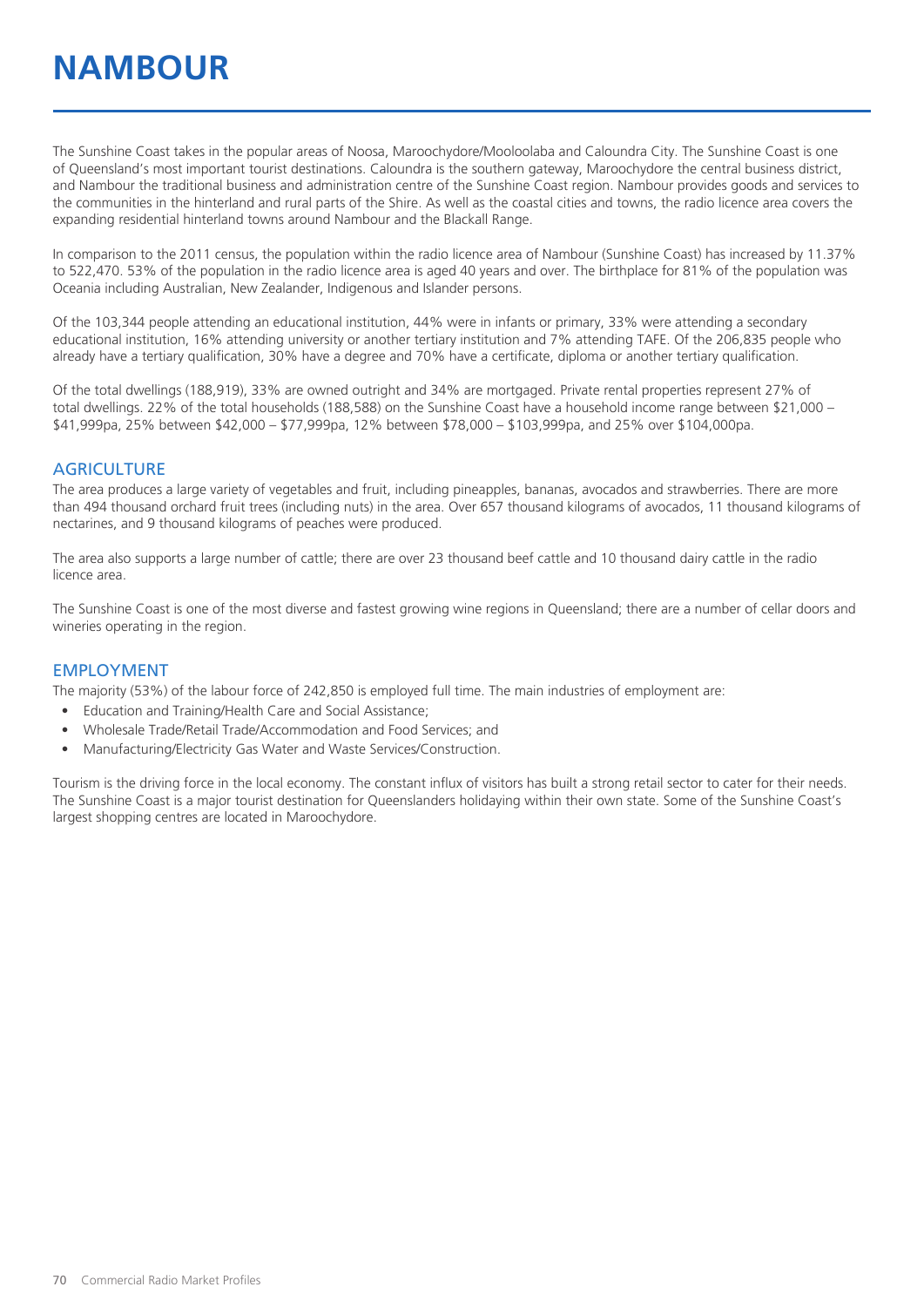# **NAMBOUR**

#### AGE COHORTS

| Age                          | Male    | Female  | <b>Total</b> | <b>Market</b><br>population |
|------------------------------|---------|---------|--------------|-----------------------------|
| $10 + \gamma$ ears           | 220,672 | 237,582 | 458,254      | 87.71%                      |
| 0-9 years                    | 32,967  | 31,249  | 64,216       | 12.29%                      |
| $10-17$ years                | 27,322  | 26,177  | 53,499       | 10.24%                      |
| 18-24 years                  | 19,774  | 19,347  | 39,121       | 7.49%                       |
| 25-39 years                  | 41,756  | 44,943  | 86,699       | 16.59%                      |
| 40-54 years                  | 51,278  | 56,877  | 108,155      | 20.7%                       |
| 55-64 years                  | 32,589  | 36,216  | 68,805       | 13.17%                      |
| 65-74 years                  | 29,135  | 31,321  | 60,456       | 11.57%                      |
| $75+$ years                  | 18,818  | 22,701  | 41,519       | 7.95%                       |
| Total 2011 population        | 228,513 | 240,625 | 469,138      |                             |
| <b>Total 2016 population</b> | 253,639 | 268,831 | 522,470      | 100%                        |
| % change 2011-2016           |         |         | 11.37%       |                             |

#### LABOUR FORCE

| <b>Employment classification</b> | Total   | Labour force |
|----------------------------------|---------|--------------|
| Full-time employed               | 129,021 | 53.13%       |
| Part-time employed               | 83,159  | 34.24%       |
| Not stated employed              | 11,843  | 4.88%        |
| Unemployed                       | 18,827  | 7.75%        |
| <b>Total labour force</b>        | 242,850 | 100%         |

#### HOUSEHOLD INCOME

| Income range (pa)       | <b>Total</b> | Occupied<br>dwellings |
|-------------------------|--------------|-----------------------|
| $$0 - $7,749$           | 2,737        | 1.45%                 |
| $$7,750 - $20,999$      | 8,113        | 4.3%                  |
| $$21,000 - $41,999$     | 41,057       | 21.77%                |
| $$42,000 - $77,999$     | 47,814       | 25.35%                |
| $$78,000 - $103,999$    | 22,627       | 12%                   |
| $$104,000 - $129,999$   | 18,580       | 9.85%                 |
| $$130,000 - $155,999$   | 10,849       | 5.75%                 |
| $$160,000 - $181,999$   | 6,314        | 3.35%                 |
| $$182,000 - $207,999$   | 4,363        | 2.31%                 |
| $$208,000+$             | 7,186        | 3.81%                 |
| Not stated              | 18,948       | 10.05%                |
| <b>Total households</b> | 188,588      | 100%                  |

#### FAMILY STRUCTURE

| Type of family                | Total   | <b>Total families</b> |
|-------------------------------|---------|-----------------------|
| Couple families - Children    | 56,456  | 39.46%                |
| Couple families - No children | 61.760  | 43.17%                |
| Single parents                | 23,546  | 16.46%                |
| Other families                | 1,306   | 0.91%                 |
| <b>Total families</b>         | 143,068 | 100%                  |

### **OCCUPATION**

| <b>Employment classification</b>                                     | <b>Total</b> | <b>Occupations</b> |
|----------------------------------------------------------------------|--------------|--------------------|
| Managers/Professionals                                               | 63,147       | 28.17%             |
| Technicians & trade workers/<br>Community & personal service workers | 63,567       | 28.36%             |
| Clerical & administrative workers                                    | 29,338       | 13.09%             |
| Sales workers                                                        | 24,848       | 11.09%             |
| Machinery operators & drivers/Labourers                              | 39.863       | 17.78%             |
| Not stated                                                           | 3,392        | 1.51%              |
| <b>Total</b>                                                         | 224,155      | 100%               |

#### INDUSTRY

| Industry                                                                                                      | <b>Total</b> | Workforce |
|---------------------------------------------------------------------------------------------------------------|--------------|-----------|
| Agriculture, forestry & fishing                                                                               | 4.546        | 2.05%     |
| Mining                                                                                                        | 2,768        | 1.25%     |
| Manufacturing/Electricity, gas, water &<br>waste services/Construction                                        | 41,381       | 18.63%    |
| Wholesale trade/Retail trade/<br>Accommodation & food services                                                | 48,361       | 21.77%    |
| Transport, postal & warehousing/<br>Information, media & communications                                       | 11,679       | 5.26%     |
| Financial & insurance services/<br>Rental hiring & real estate services/<br>Administration & support services | 18,307       | 8.24%     |
| Professional scientific & technical services                                                                  | 11,570       | 5.21%     |
| Public administration & safety                                                                                | 10,327       | 4.65%     |
| Education & training/Health care &<br>social assistance                                                       | 50,276       | 22.63%    |
| Arts & recreation services                                                                                    | 3,507        | 1.58%     |
| Other services                                                                                                | 9,129        | 4.11%     |
| Not stated                                                                                                    | 10.314       | 4.64%     |
| Total                                                                                                         | 222,165      | 100%      |

#### ANNUAL HOUSEHOLD EXPENDITURE

| <b>Product or service</b>            | $$000's$ (pa) |
|--------------------------------------|---------------|
| Food & non-alcoholic beverages       | 2,232,224     |
| Alcoholic beverages                  | 319,532       |
| Clothing & footwear                  | 423,694       |
| Household furnishings & equipment    | 524,284       |
| Furniture & floor coverings          | 164,853       |
| Household appliances                 | 131,252       |
| Household services & operation       | 463,309       |
| Medical care & health expenses       | 786,037       |
| Motor vehicle purchase               | 542,422       |
| Motor vehicle running costs          | 1,368,179     |
| Recreation                           | 1,671,516     |
| Recreational & educational equipment | 423,956       |
| Holidays                             | 751,103       |
| Personal care                        | 285,829       |